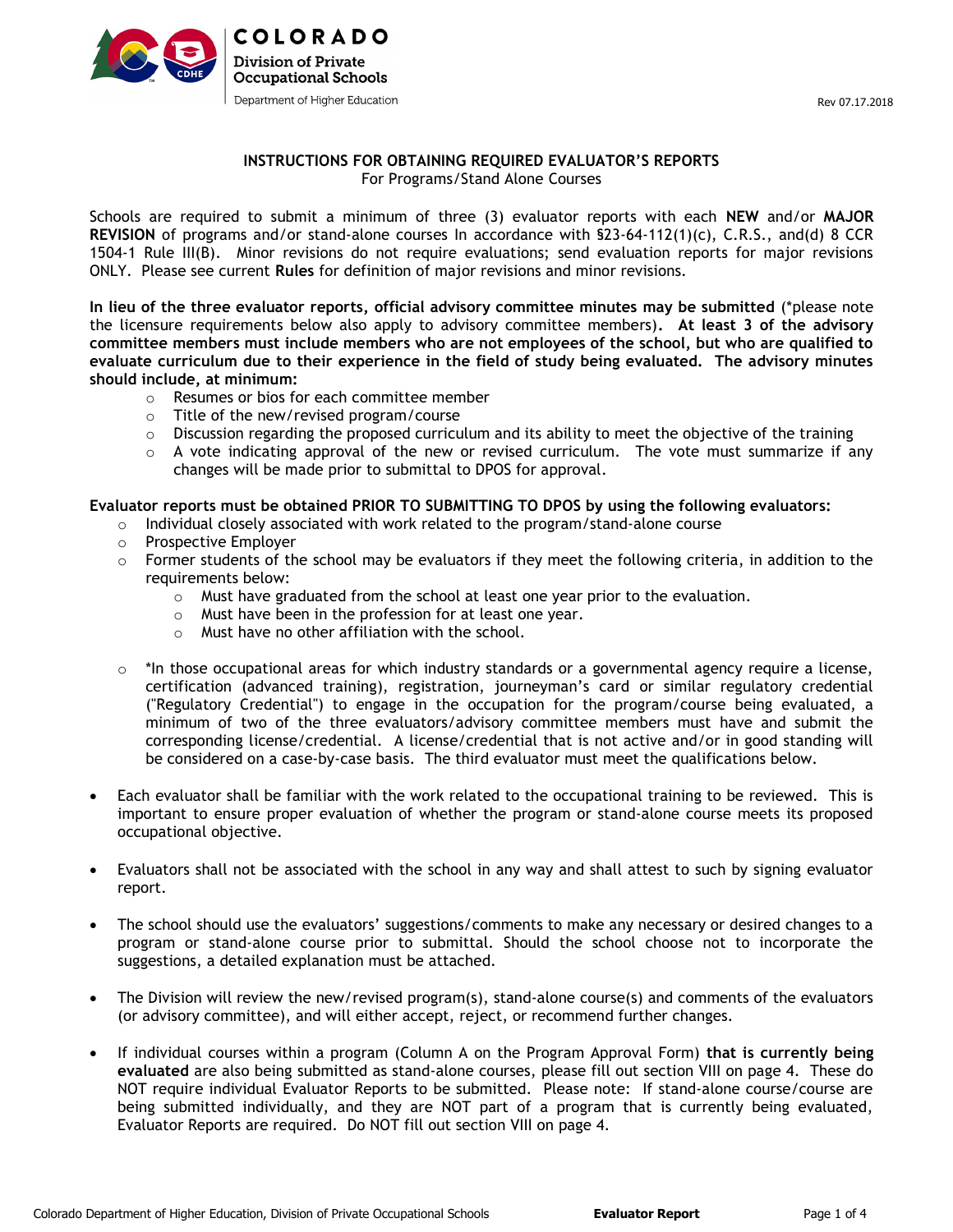

# EVALUATOR REPORT

| This report MUST be filled out in its entirety by the evaluator; the school may not fill out any section. |
|-----------------------------------------------------------------------------------------------------------|
| Failure to comply may result in denial of the Program/Course and/or the Application for a Certificate of  |
| Approval to Operate a Colorado Occupational School.                                                       |

(NOTE: Minor revisions do not require Evaluations. Please refer to instructions above for more information.)

Name of School <u>and a second controller with the second controller with the second controller with the second controller with the second controller with the second controller with the second controller with the second cont</u>

Program/Stand Alone Course Title

| Check all that apply: Classroom |  | _Correspondence__ | On-line |  |
|---------------------------------|--|-------------------|---------|--|
|---------------------------------|--|-------------------|---------|--|

I. Evaluator Information

| Name<br>the control of the control of the control of the control of the control of the control of                                                                                                                                   | Firm | the contract of the contract of the contract of the contract of the contract of |              |  |
|-------------------------------------------------------------------------------------------------------------------------------------------------------------------------------------------------------------------------------------|------|---------------------------------------------------------------------------------|--------------|--|
| Address                                                                                                                                                                                                                             |      |                                                                                 |              |  |
| Street                                                                                                                                                                                                                              | City | State                                                                           | Zip Code     |  |
| Position                                                                                                                                                                                                                            |      |                                                                                 | No. of Years |  |
| <b>Evaluator Phone Number (required)</b> Notation of the set of the set of the set of the set of the set of the set of the set of the set of the set of the set of the set of the set of the set of the set of the set of the set o |      |                                                                                 |              |  |
| <b>Evaluator Email (required)</b>                                                                                                                                                                                                   |      |                                                                                 |              |  |

- II. Occupational Background Please submit and attach the following:
	- A. In those occupational areas for which industry standards or a governmental agency require a license, certification, (advanced training), registration, journeyman's card or similar regulatory credential ("Regulatory Credential") to engage in the occupation for the program/course being evaluated, two of the three evaluators must submit the corresponding credential.

AND (ALL evaluators)

B. A resume or bio (required) in addition to a brief description below.

Education (as related to this program/course)

Experience (as related to this program/course)

#### Evaluation Materials:

 $\overline{a}$ 

 $\overline{a}$ 

 $\overline{a}$ 

 $\overline{a}$ 

 $\overline{a}$ 

A. Did you receive a copy of the following items for review:

- 1. Program and/or Course Syllabus? Initials: Yes \_\_\_\_ No\_\_\_\_ 2. Course Schedule? Initials: Yes \_\_\_\_ No\_\_\_\_
- 
- 3. Equipment List? The Contract of the Contract of the Initials: Yes\_\_\_\_\_ No\_\_\_\_
- B. What, if any, additional materials were given for review?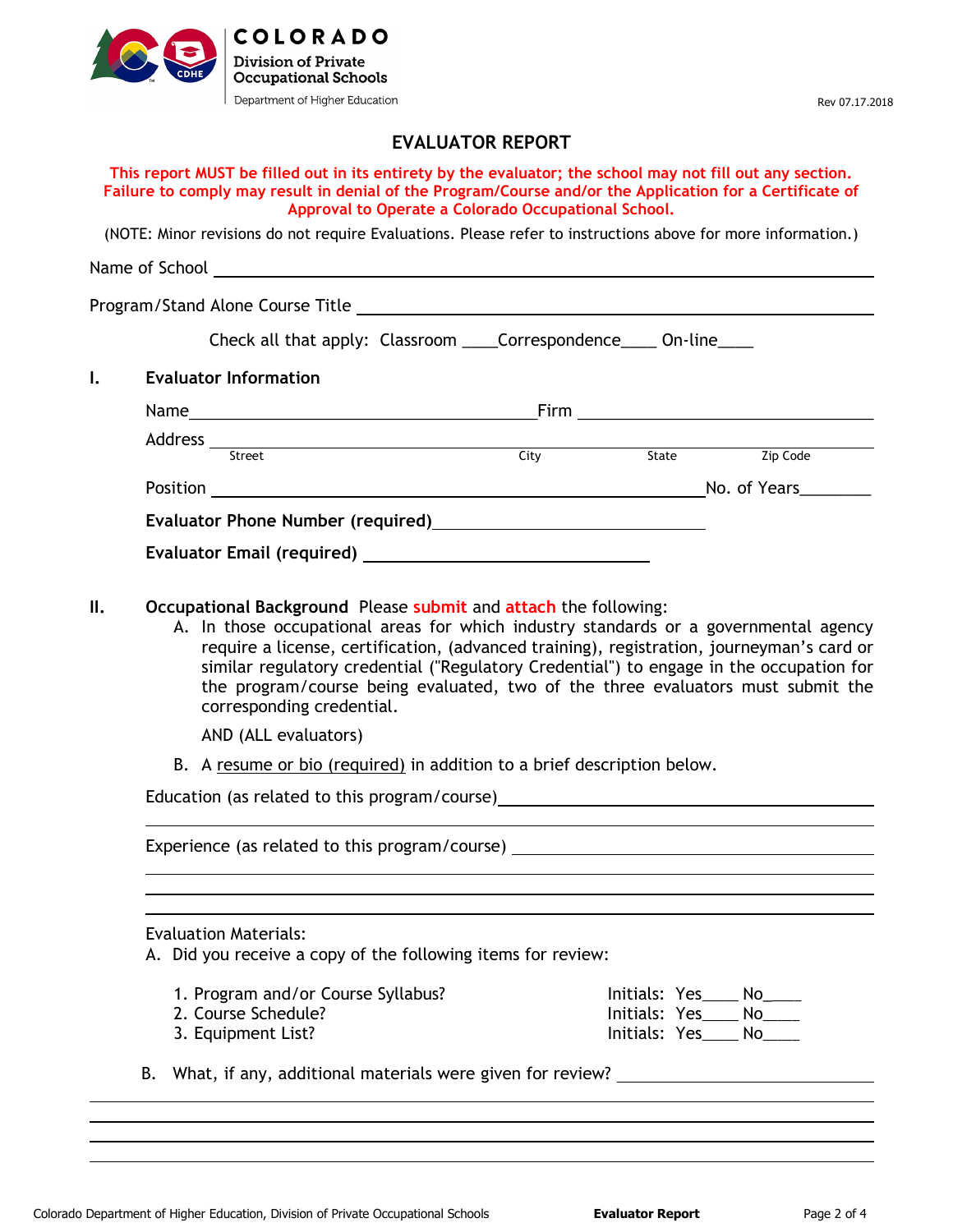

# Indicate your assessment of each category below by placing your initials in the blank next to your selection:

|     | <b>Program/Course Title</b>                                        |    |                                                 |
|-----|--------------------------------------------------------------------|----|-------------------------------------------------|
|     | A. Is the title of this program acceptable to the                  |    |                                                 |
|     | industry?                                                          |    | Initials: Yes_____ No_____ Questionable_        |
| IV. | <b>Program/Course Objective</b>                                    |    |                                                 |
|     | A. Is the program objective clearly stated?                        |    | Initials: Yes_____ No_____ Questionable_        |
|     | B. Does the time required for completion of the total              |    |                                                 |
|     | program seem reasonable in relation to the program                 |    |                                                 |
|     | objective?                                                         |    | Initials: Yes_____ No_____ Questionable_        |
|     | Curriculum (specific courses)                                      |    |                                                 |
|     | A. Are the course objectives clearly stated?                       |    | Initials: Yes______ No______ Questionable_____  |
|     | B. Is the content of the courses adequate to meet the              |    |                                                 |
|     | stated objectives of the program?                                  |    | Initials: Yes_____ No_____ Questionable_____    |
|     | C. Is the content of each course adequate to meet the              |    |                                                 |
|     | stated objective of each course?                                   |    | Initials: Yes_____ No_____ Questionable___      |
|     | D. Is the sequence of subject matter and related                   |    |                                                 |
|     | activities suitable for the attainment of the                      |    |                                                 |
|     | specific objectives?                                               |    | Initials: Yes_____ No_____ Questionable_____    |
|     | E. Are safety precautions required?                                |    | Initials: Yes______ No______ Questionable_____  |
|     | If yes, do they seem adequate?                                     |    | Initials: Yes_____ No_____ Questionable_____    |
|     | F. Is the equipment and supply list satisfactory for               |    |                                                 |
|     | meeting the needs of business or industry?                         |    | Initials: Yes______ No______ Questionable______ |
|     | G. Is the theory allotted each subject sufficient                  |    |                                                 |
|     | to support practical or lab activities?                            |    | Initials: Yes______ No_____ Questionable____    |
|     | H. Does the curriculum provide specific and related                |    |                                                 |
|     | knowledge necessary for occupational competence                    |    |                                                 |
|     | at an entry level with minimum supervision?                        |    | Initials: Yes_____ No_____ Questionable___      |
|     | I. Are prerequisites or entry requirements adequate                |    |                                                 |
|     | to meet program objectives?                                        |    | Initials: Yes______ No______ Questionable____   |
|     | J. Does curriculum provide for adequate skill                      |    |                                                 |
|     | development through meaningful activities?                         |    | Initials: Yes______ No______ Questionable____   |
|     | K. What can a student who has completed a program                  |    |                                                 |
|     | of this nature expect to earn upon entry into this                 |    |                                                 |
|     | occupational field?                                                | Ś. |                                                 |
|     |                                                                    |    |                                                 |
| VI. | Please comment on those items checked with "NO" or "Questionable." |    |                                                 |
|     |                                                                    |    |                                                 |

(Use a separate page if additional space is needed.)

## VII. Recommendation:

Initials: \_\_\_\_Approval

\_\_\_\_\_\_\_\_\_\_\_\_\_\_\_\_\_\_\_\_\_\_\_\_\_\_\_\_\_\_\_\_\_\_\_\_\_\_\_\_\_ \_\_\_\_\_\_\_\_\_\_\_\_\_\_\_\_\_\_\_

 Initials: \_\_\_\_Non-approval of Program/Stand Alone Course in current form The undersigned agrees there exists no personal or business relationship with the school or owner(s) and agrees not to make copies or divulge any of the content of the program or course materials evaluated.

\_\_\_\_\_\_\_\_\_\_\_\_\_\_\_\_\_\_\_\_\_\_\_\_\_\_\_\_\_\_\_\_\_\_\_\_\_\_\_\_\_\_\_\_\_\_\_\_\_\_\_\_\_\_\_\_\_\_\_\_\_\_\_\_\_\_\_\_\_\_\_\_\_\_\_\_\_\_\_\_\_\_\_\_